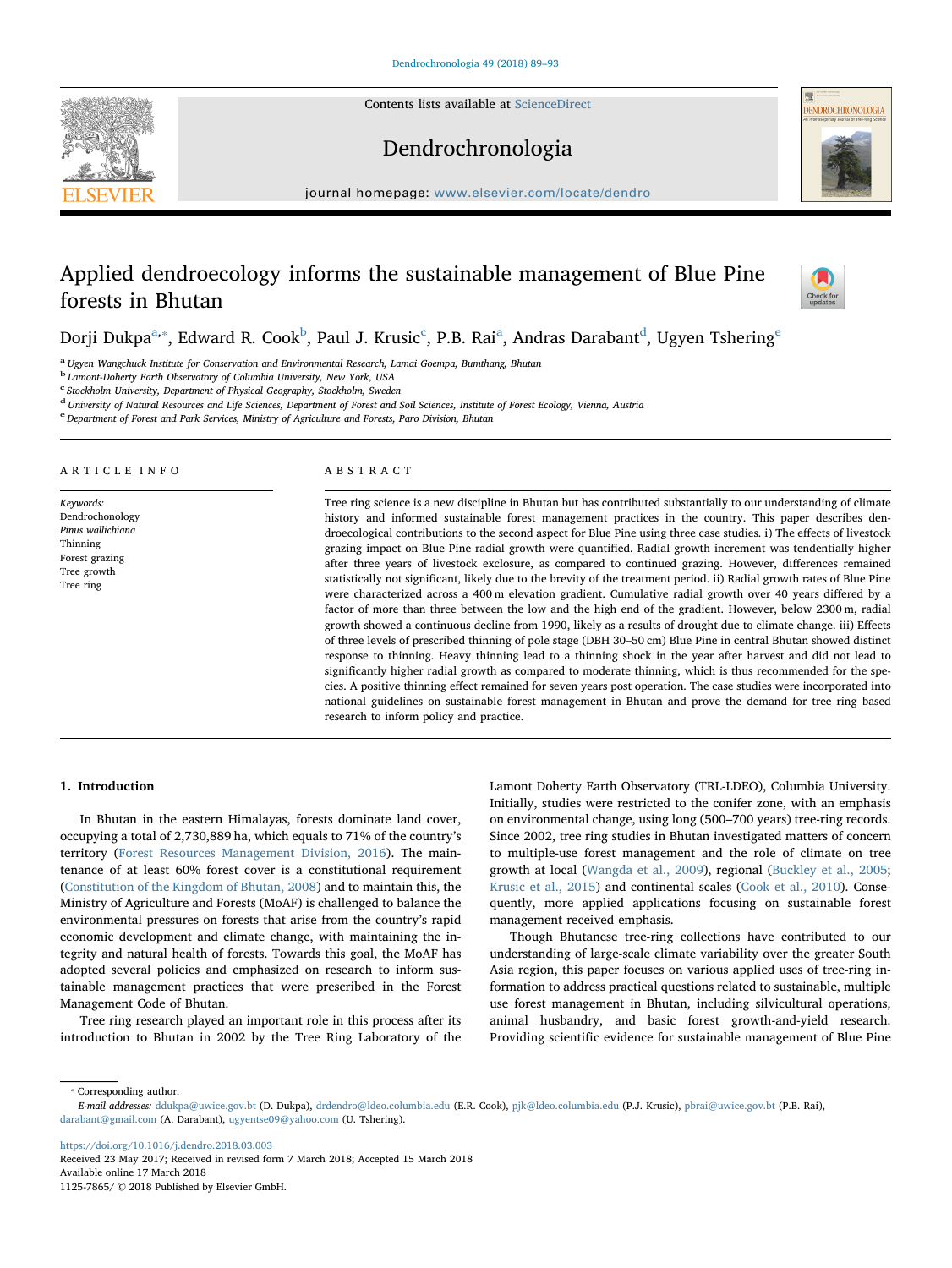(Pinus wallichiana A.B.Jacks.) forests was an early identified priority. Blue Pine is a light demanding, drought tolerant pioneer species ([Gratzer et al., 2004\)](#page--1-6) with relatively large seeds that regenerates well under moderate grazing pressure and exhibits remarkable growth rates. The timber is easy to work with, can be carved, does not warp and is relatively durable [\(Tenzin and Hilton, 2001](#page--1-7)). In central Bhutan, Blue Pine does not have major pests, but in the west it is heavily infected by mistletoes [\(Dorji, 2007](#page--1-8)). Blue Pine is the most preferred species of Bhutanese carpenters and is the material of choice for traditional houses, some of which require up to 90 trees for construction. Additionally, needles are used for animal bedding and rituals. Blue Pine forests cover most of the high altitude inner dry valleys of the eastern Himalayas above 2200 masl. with distinct climatic conditions ([Schweinfurth, 1956\)](#page--1-9). Here Blue Pine primarily occurs in secondary mono-specific even-aged stands that have regenerated on land formerly used for extensive agriculture. Additionally, Blue Pine is an important intermixed species in the dry variants of mixed conifer forests between 2400 and 2900 masl.

The largely Blue Pine covered high altitude inner dry valleys of Bhutan, including Thimphu, Paro and Bumthang are the main political, economic, cultural, religious and population centers of the country. It is thus unsurprising that the species is the most intensively utilized in Bhutan, even though Blue Pine forests represent only 4% of the total forest area of Bhutan ([Forest Resources Management Division, 2016](#page--1-0)). Blue Pine forests are subject to anthropogenic pressures including land use change, demand for timber and firewood, increased fire incidence and over grazing.

Forest grazing is an important component of land use in Bhutan, as 90% of rural Bhutanese households own cattle [\(Norbu, 2002](#page--1-10)), forest grazing provides 22% of the national fodder requirement [\(Roder, 2002\)](#page--1-11) and agricultural production heavily relies on nutrient transfer from forests via manure [\(Roder et al., 2003\)](#page--1-12). Even though extensive animal husbandry practices, including forest grazing are increasingly replaced through intensive practices, such as stall feeding ([Wangchuk et al.,](#page--1-13) [2014\)](#page--1-13), forest grazing remains an important forest use throughout the country and has been at the center of professional debates on sustainable forest management for a long time. While several studies on the impacts of forest grazing on the regeneration of conifer ([Darabant et al.,](#page--1-14) [2007;](#page--1-14) [Gratzer et al., 1999](#page--1-15); [Wangchuk et al., 2012\)](#page--1-16) and of broadleaf forests [\(Davidson and Project, 2000;](#page--1-17) [Norbu, 2002;](#page--1-10) [Seydack and BG-](#page--1-18)[SRDP, 2001](#page--1-18)) have been carried out, the impacts of grazing on tree growth remained unexplored.

Blue Pine is a species with a very wide ecological amplitude and can span an altitudinal gradient of 1200 m [\(Grierson and Long, 1983](#page--1-19)). Across its range, Blue Pine is found in regions where rainfall varies from 450 mm to 1500 mm whereas in Bhutan it is restricted to locations where precipitation varies from 1000 mm to 1500 mm in the country ([Tenzin and Hilton, 2001\)](#page--1-7). Due to lack of weather station inside the forests in the country, very little is known about the climatic conditions inside the forested areas of the country. While basic growth and yield data were available from average growth conditions in inner dry valleys ([Rinchen et al., 1998\)](#page--1-20), the range of variability along its altitudinal range required characterization.

Blue Pine forests frequently form even-aged stands that have regenerated after transformation in land use practices in the 1960s and 1970s. Once these stands have entered the stem exclusion phase, mortality set in on large scales, increasing the predisposition for bark beetle calamities and fires. Thinning of these stands thus became a management priority along with the knowledge on the growth and yield characteristics of Blue Pine under different thinning regimes ([Rosset, 1999](#page--1-21)). While various growth and yield characteristics have been addressed ([Rai et al., 2010](#page--1-22)) and informed current thinning practice of Blue Pine in Bhutan [\(Darabant et al., 2012](#page--1-23)), annual increments under different thinning regimes based on tree ring analysis remained an open research question.

Key priorities for applied dendroecological research thus included

improved knowledge on growth and yield of Blue Pine, specifically addressing the impacts of grazing on radial increment (Case Study 1), the altitudinal variability of radial increment (Case Study 2), and the impacts of different thinning operations on radial increment (Case Study 3).

#### 2. Materials and methods

Case study 1 assessed the impacts of uncontrolled cattle grazing on the growth of Blue Pine. For five years, from 1998 to 2003, 60 acres of forested grazing land was divided into two plots, one of which was fenced. 38 cattle grazed in the unfenced plot, while grazing was excluded from the fenced plot. In autumn 2003, 32 randomly located trees were cored (two cores per tree) in each plot to explore the impact of grazing on Blue pine radial increment.

Case study 2 on growth patterns of Blue pine along an altitudinal gradient was conducted in a mono-specific Blue Pine forest in Dotey block in Paro valley [\(Tshering, 2013\)](#page--1-24). Sampling was carried out along an altitudinal transect located between 2100 and 2500 masl with constant exposition. Five recording plots were established at 100 m altitudinal intervals. In each plot, five trees free of signs of disease or damage were randomly selected for each of the diameter classes 10–20 cm, 21–30 cm and 31–40 cm diameter at breast height (DBH). From each sampled tree, two increment cores were collected, resulting in a total of one hundred and fifty increment cores.

Case study 3 was conducted in an unmanaged even-aged Blue Pine forest that regenerated in the mid to late 1960s. In 1986, three plots of 60 m by 60 m were established for a thinning trial. Two plots were randomly assigned to two different intensities of selection thinning, while the third plot remained untreated. The two thinning treatments were defined by the removal of a prescribed percentage of the initial basal area: i) moderate thinning (25% removal) and ii) heavy thinning (35% removal) (for details of thinning regimes refer to [Rai et al.](#page--1-22) [\(2010\)\)](#page--1-22). In 2003, every fifth tree from each plot was cored and analyzed.

In all case studies ([Fig. 1\)](#page--1-25), tree-ring sampling was performed using increment cores, due to convenience of coring, conservation laws, and the immensely remote conditions of many of Bhutan's forested regions. Increment cores were prepared in the traditional manner, mounted on wooden core mounts, sanded to a highly polished surface ([Krusic et al.,](#page--1-26) [1987\)](#page--1-26), and crossdated ([Stokes and Smiley, 1968](#page--1-27)). Crossdated samples were measured through a 1–40x variable zoom stereoscope above a Velmex measuring stage (0.001 mm precision). Data capture was performed by the tree-ring measuring program PJK ([Krusic, 2013\)](#page--1-28). The integrity of the cross dating and ring-width measurement was evaluated using the software COFECHA ([Holmes, 1983\)](#page--1-29), and chronology development is performed using the software ARSTAN ([Cook et al., 2015](#page--1-30)).

#### 3. Results

#### 3.1. Case study 1

For trees in the fenced plot, the mean inter-series correlation (Rbar) was 0.522 and the expressed population signal (EPS) was 0.972 [\(Wigley](#page--1-31) [et al., 1984](#page--1-31)). For the samples taken in the unfenced plot, the Rbar was 0.709, and the EPS was 0.988. Differences in mean growth rates of trees between fenced und unfenced plots were not statistically significant at any point of time during the investigated period of 1998–2003. However, from 2000 onwards, a statistically not significant trend of higher mean growth rate in the fenced plot as compared to the unfenced plot was observed ([Fig. 2](#page--1-32)).

#### 3.2. Case study 2

The cumulative mean radial growth rates diminished consecutively with increasing altitude. Cumulative radial increment was highest at